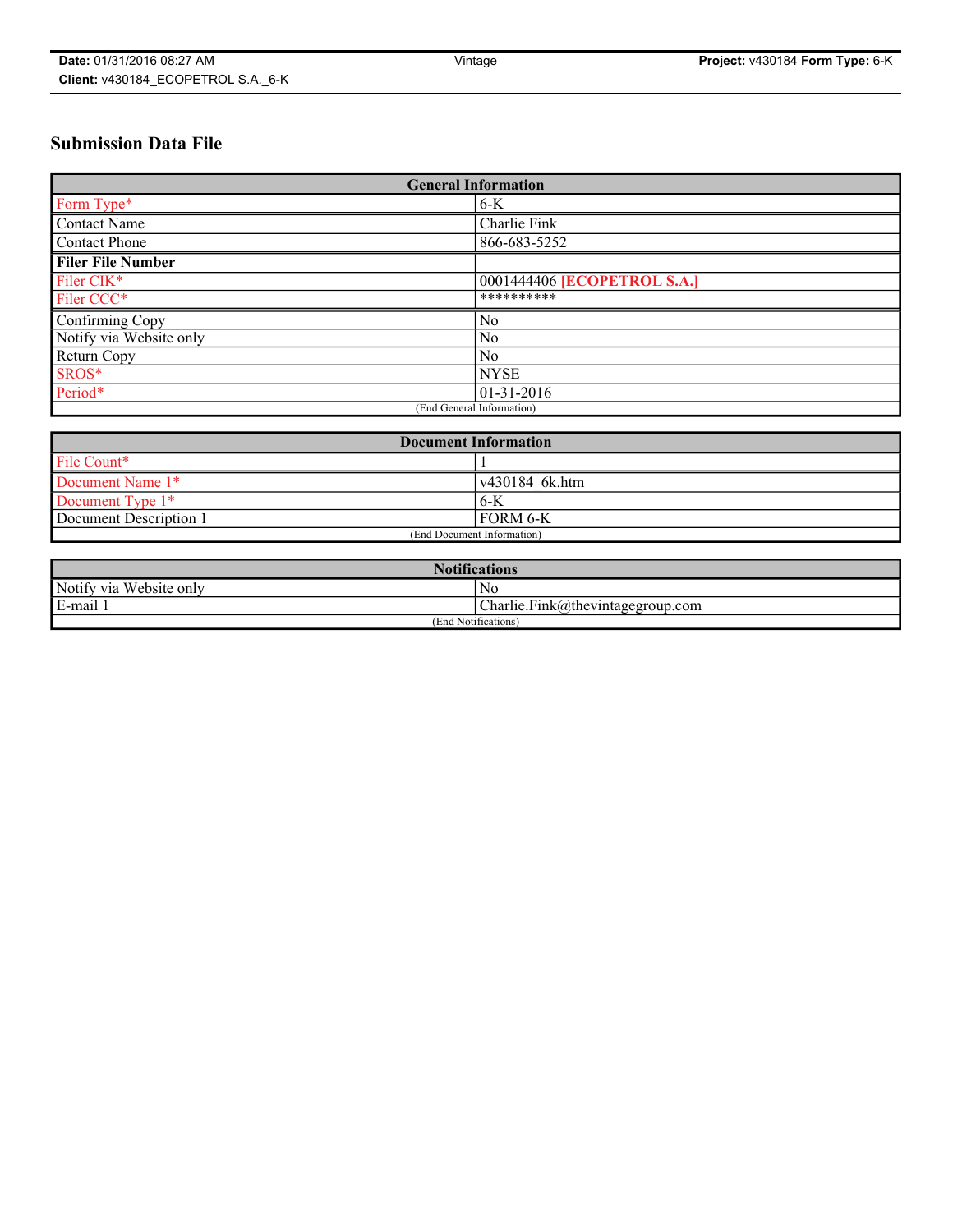### **UNITED STATES SECURITIES AND EXCHANGE COMMISSION Washington, D.C. 20549**

## **FORM 6-K**

# **REPORT OF FOREIGN PRIVATE ISSUER PURSUANT TO RULE 13a-16 OR 15d-16 UNDER THE SECURITIES EXCHANGE ACT OF 1934**

For the month of January, 2016 Commission File Number 001-34175

ECOPETROL S.A.

(Exact name of registrant as specified in its charter)

N.A.

(Translation of registrant's name into English)

COLOMBIA

(Jurisdiction of incorporation or organization)

Carrera 13 No. 36 – 24 BOGOTA D.C. – COLOMBIA

(Address of principal executive offices)

Indicate by check mark whether the registrant files or will file annual reports under cover of Form 20-F or Form 40-F.

Form 20-F  $\boxtimes$  Form 40-F  $\Box$ 

Indicate by check mark if the registrant is submitting the Form 6-K in paper as permitted by Regulation S-T Rule 101(b)(1)

 $Yes \Box No \boxtimes$ 

Indicate by check mark if the registrant is submitting the Form 6-K in paper as permitted by Regulation S-T Rule 101(b)(7)

 $Yes \Box No \boxtimes$ 

Indicate by check mark whether the registrant by furnishing the information contained in this form is also thereby furnishing the information to the Commission pursuant to Rule 12g3-2(b) under the Securities Exchange Act of 1934.

 $Yes \Box No \boxtimes$ 

If "Yes" is marked, indicate below the file number assigned to the registrant in connection with Rule  $12g3-2(b)$ : 82- N/A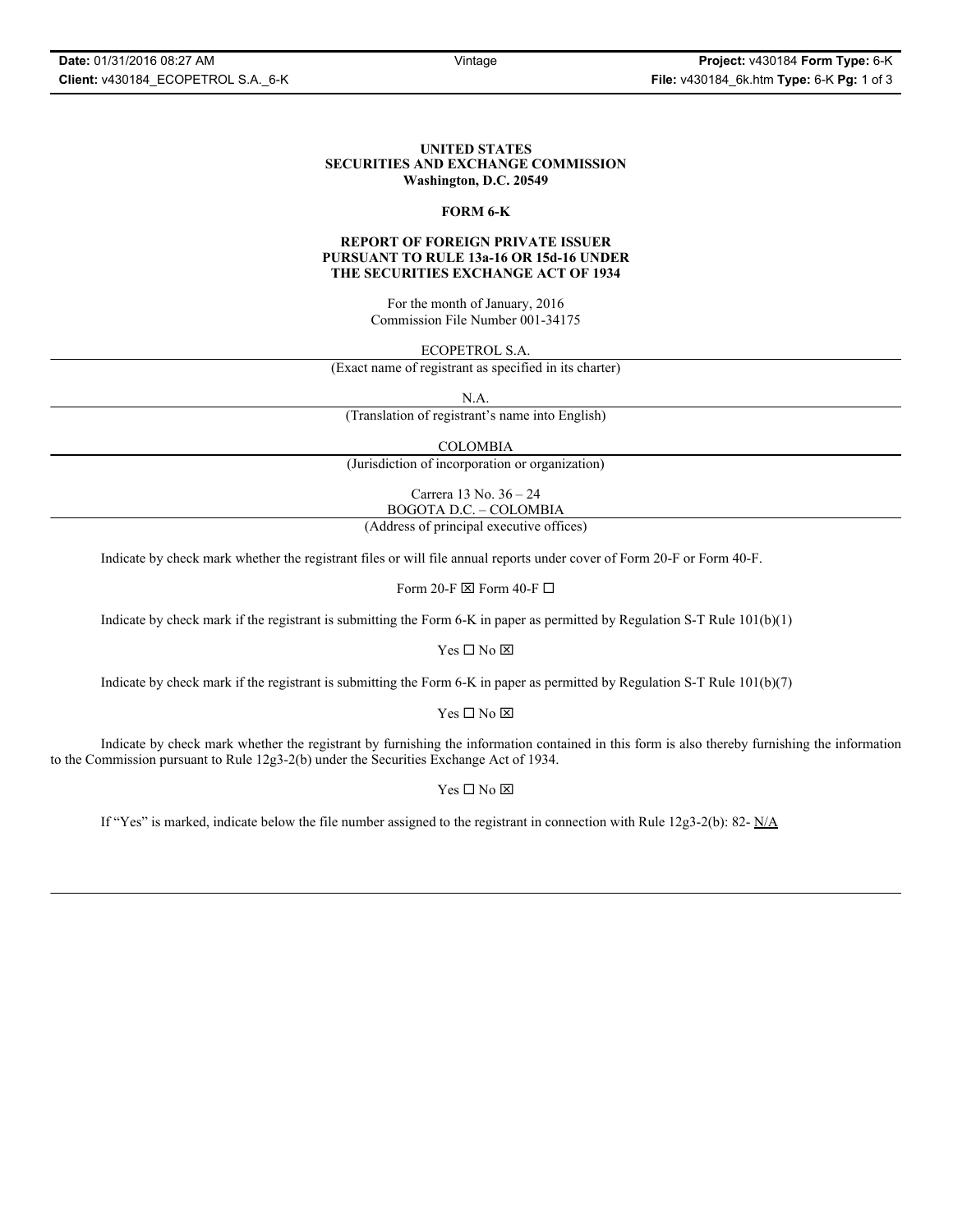#### **Ecopetrol Initiates the Financing of Its 2016 Investment Plan with a US\$175 Million International Loan**

Ecopetrol S.A. (BVC: ECOPETROL; NYSE: EC; TSX: ECP) reports that on January 29, 2016, it entered into an international credit agreement for US\$175 million with The Bank of Tokyo-Mitsubushi UFJ, Ltd.

Prior to closing the transaction, the Company fulfilled the procedures and approvals required by the relevant government authorities in Colombia, including Resolution 168 of January 28, 2016, from the Ministry of Finance and Public Credit, by which the loan is authorized.

The credit agreement has a term of 5 years, repayable with a 2.5 year grace period on principal and interest, payable semi-annually at a rate of Libor + 145 basis points. These terms are similar to those obtained by Ecopetrol in the international syndicated loan closed in February 2015.

The Terms achieved demonstrate that Ecopetrol continues to have access to competitive sources of financing and that it continues to be perceived as an investment grade company. Additionally, the loan ratifies confidence in the ability of the company to address the effects of a lower oil price environment.

The resources from the loan will be used for the 2016 investment plan and other general corporate purposes.

#### **Bogota, January 31, 2016**

-----------------------------------------

*Ecopetrol is the largest company in Colombia and is an integrated oil & gas company; it is among the top 50 oil companies in the world and among the four top ones in Latin America. Besides Colombia - where it generates over 60% of the national production - it has exploration and production activities in Brazil, Peru & the US (Gulf of Mexico). Ecopetrol owns the largest refinery in Colombia and most of the pipeline and multi-product pipeline network in the country, and is significantly increasing its participation in bio-fuels.*

*This release contains statements that may be considered forward looking statements within the meaning of Section 27A of the U.S. Securities Act of 1933 and Section 21E of the U.S. Securities Exchange Act of 1934. All forward-looking statements, whether made in this release or in future filings or press releases or orally, address matters that involve risks and uncertainties, including in respect of the Company's prospects for growth and its ongoing access to capital to fund the Company's business plan, among others. Consequently, changes in the following factors, among others, could cause actual results to differ materially from those included in the forward-looking statements: market prices of oil & gas, our exploration and production activities, market conditions, applicable regulations, the exchange rate, the Company's competitiveness and the performance of Colombia's economy and industry, to mention a few. We do not intend, and do not assume any obligation to update these forward-looking statements.*

#### **For further information, please contact:**

**Head of Corporate Finance and Investor Relations** María Catalina Escobar Phone: (+571) 234 5190 E-mail: investors@ecopetrol.com.co

**Media Relations (Colombia)**  Jorge Mauricio Tellez Phone: + 571-234-4329 e-mail: mauricio.tellez@ecopetrol.com.co